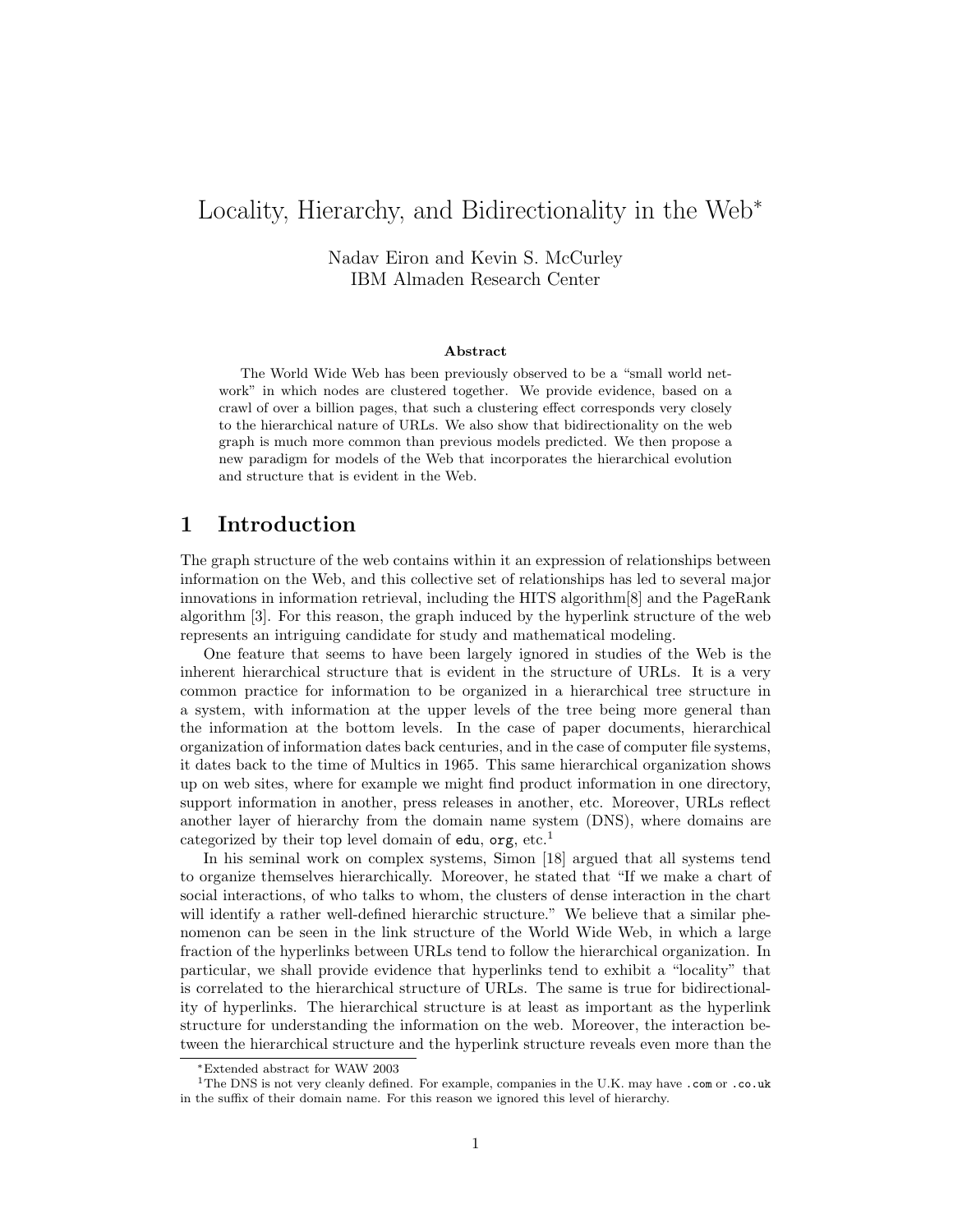individual structures. It is therefore important to understand how they relate to each other, and may be helpful in understanding the significance of hyperlinks and hierarchies themselves.

There has been a large literature on the subject of random graph models for the World Wide Web. The examination of these models has led to better understanding of several structural features, including the distribution of indegrees and outdegrees [4, 14, 15], the size and structure of the strongly connected components [4], and the existence of small communities [9]. Unfortunately, none of the previously described models are able to predict the pronounced locality that is present in hyperlinks.

The rest of the paper is structured as follows. In the next section we will describe the data set and methodology that is used for our observations. In section 3 we discuss locality measures for hyperlinks, and evidence for the fact that this locality follows the URL hierarchy. In section 4 we examine the situation in which links are bidirectional. In section 5 we briefly summarize previous models for the web and requirements that guide the formation of such models. We then describe a simple model that incorporates the hierarchical structure and locality of the Web as well as bidirectionality.

## 2 Experimental Methodology

Our observations are based on examination of a large subset of the Web as it existed in 2002. Most of our measurements have been performed from a crawl of over a billion pages from more than 18.5 million hosts, performed at IBM Almaden during the past year. Due to space limitations in our experimentation platform, we have limited ourselves to the first 616 million pages from this crawl, from 12.5 million sites. For some experiments we sampled from among these URLs in smaller proportion in order to keep the computations manageable. Our goal was to use as large a data set as possible in order to provide assurance that our observations are fairly comprehensive. Even with such a large data set, observations about the World Wide Web are complicated by the fact that the data set is constantly changing, and it is impossible to gather the entire web. The characteristics of the data set are also influenced by the crawl strategy used. The algorithm used by our crawler is fairly standard, by keeping a set of hosts active at one time, and crawling in round robin fashion from this set of hosts. After a time, these sites are evicted, to be replaced by other sites. The crawl order is approximated fairly well by a breadth first search.

Approximately 40% of the URLs in our crawl contain a ? character in them, which proves to be a crucial consideration in our study. Such URLs are often used to fetch the results of a database query, with arguments following the ? to indicate the data that is requested. An increasing number of web sites use such URLs to retrieve standard textual content (e.g., news sites), and it can be difficult to distinguish the two by an automated process. Statements about the aggregation of information on the web can be strongly influenced by whether such URLs are included in the study, and we shall be careful to indicate cases where we do not consider them. As the web continues to grow, we expect this to become increasingly important.

## 3 The Web Forest

The main purpose of this paper is to understand the interaction between the hyperlink structure of the web and the tree hierarchy present in URLs (i.e., the directory structure). At the top level, we think of the web as a collection of hosts. The distribution of the number of pages and directories per host in the dataset is shown in Figure 1(a). From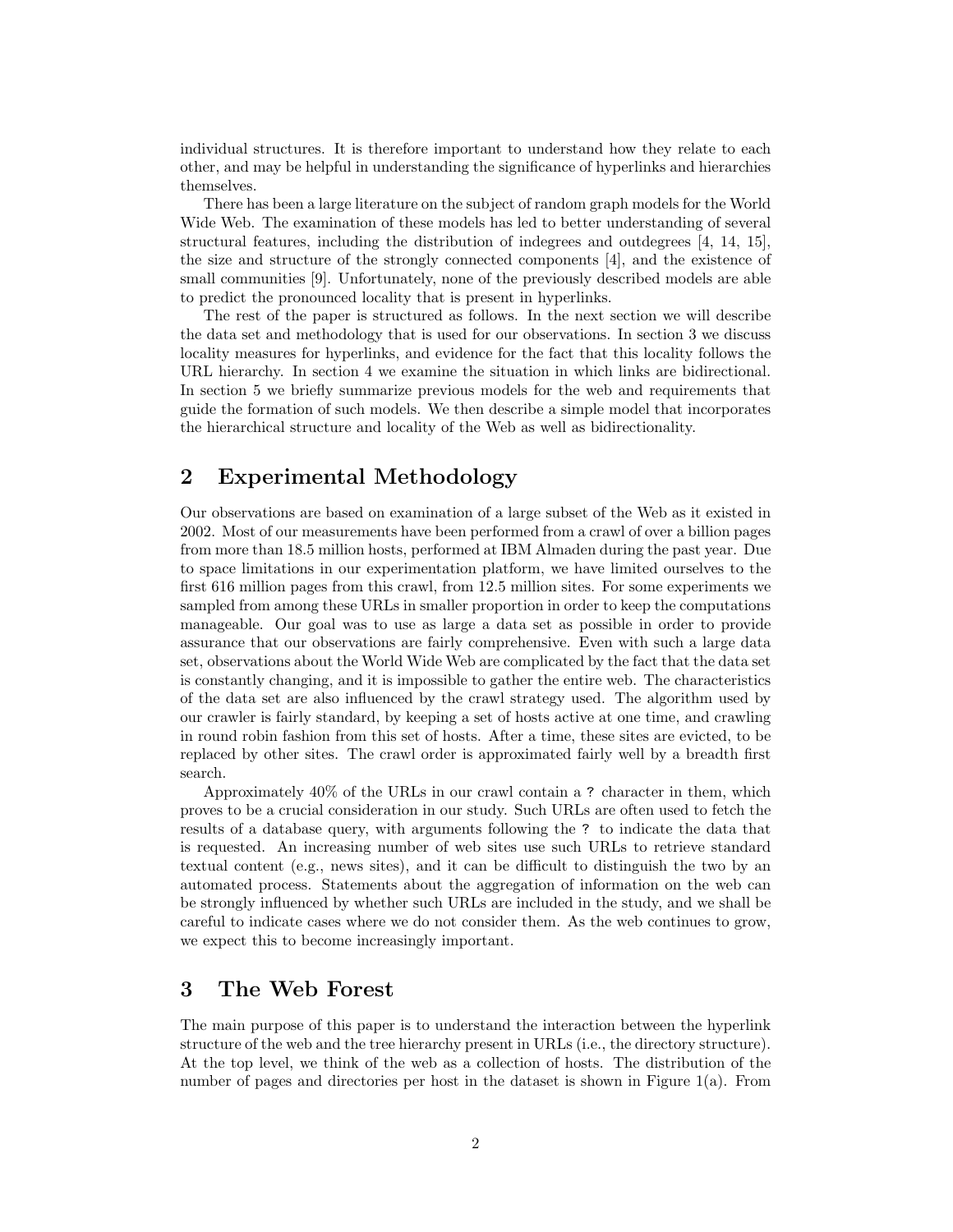the fact that the log-log plot for pages per host appears more quadratic than linear, we believe that this distribution is not a simple power law, but may instead be best described by a lognormal distribution or a double Pareto distrbution(see [13]). It should be noted however, that our crawling strategy, as well as the proliferation of aliases for hosts on the web, mean that this data is only approximate.

Moving down the hierarchy, to the directory structure within hosts, one might wonder how the shapes of directory trees of web servers are distributed, and how the URLs on a web server are distributed among the directories. For this purpose, we sampled the URLs and outlinks from approximately 100,000 web sites among the 12.5 million in our data set. For each directory on the server, we computed the number of URLs that correspond to the files in that directory, the number of subdirectories, and the depth of the directory. The distribution of the number of URLs and the number of subdirectories (the fanout) is shown in Figure 1(b). The shapes of the distributions suggest that both of these are distributed as a power law distribution, albeit with different exponents. Such a distribution arises from the class of plane-oriented recursive trees [19]. These trees are created recursively by a procedure in which new nodes are attached to nodes that are chosen with probability proportional to  $1 + \alpha c(x)$ , where  $\alpha$  is a constant and  $c(x)$  is the number of children of the node x. Thus they possess a "rich get richer" distribution of degrees. This agrees with the observations made in [6], in which the size of subtrees at a given depth was investigated. The directory trees of sites tend to be rather shallow and broad, in spite of the fact that URLs can theoretically be thousands of characters long.

#### 3.1 Link Locality

One feature of the web link graph that has not thus far been adequately studied the locality of links and its relation to the hierarchical structure of URLs. We loosely use the term "locality" to mean that links tend to be correlated to pages that are "nearby" in some measure. In practice there are various measures of locality that one might consider. Watts and Strogatz [20] examined the concept of "small world" graphs as measured by their clustering coefficient. This is defined as the probability that two neighbors of a page are also neighbors of each other (this version ignores the direction of hyperlinks). This measure was applied to a set of 100 million pages from the Web from 1998 by Adamic [1] to show that the World Wide Web is a "small world" graph. Another measure of clustering based on link distance in graphs was proposed by Newman [14]. He defined the mutuality of a graph as the ratio of the mean number of vertices two steps away from a vertex, divided by the mean number of paths of length two to those vertices. As far as we know, this measure has never been calculated for a significant portion of the web.

These measures provide evidence of a form of locality in the Web, but they do not shed much light on the process that creates the locality, and are therefore difficult to model. Davison [5] and Menczer [12] have also studied the "topical locality" of links, based on the observation that pages linked to or from a given page are usually on a similar topic. While this is clearly a form of locality that is present in the web, it does not easily lead to a model for the Web graph without a deeper understanding of the structure and distribution of topics that are present on the web.

### 3.2 Directory locality

We claim that much of the locality of links can be explained by a very strong correlation between the process of creating links and that of growing the hierarchy of a web site. We analyze the locality properties of links by dividing them into six distinct types: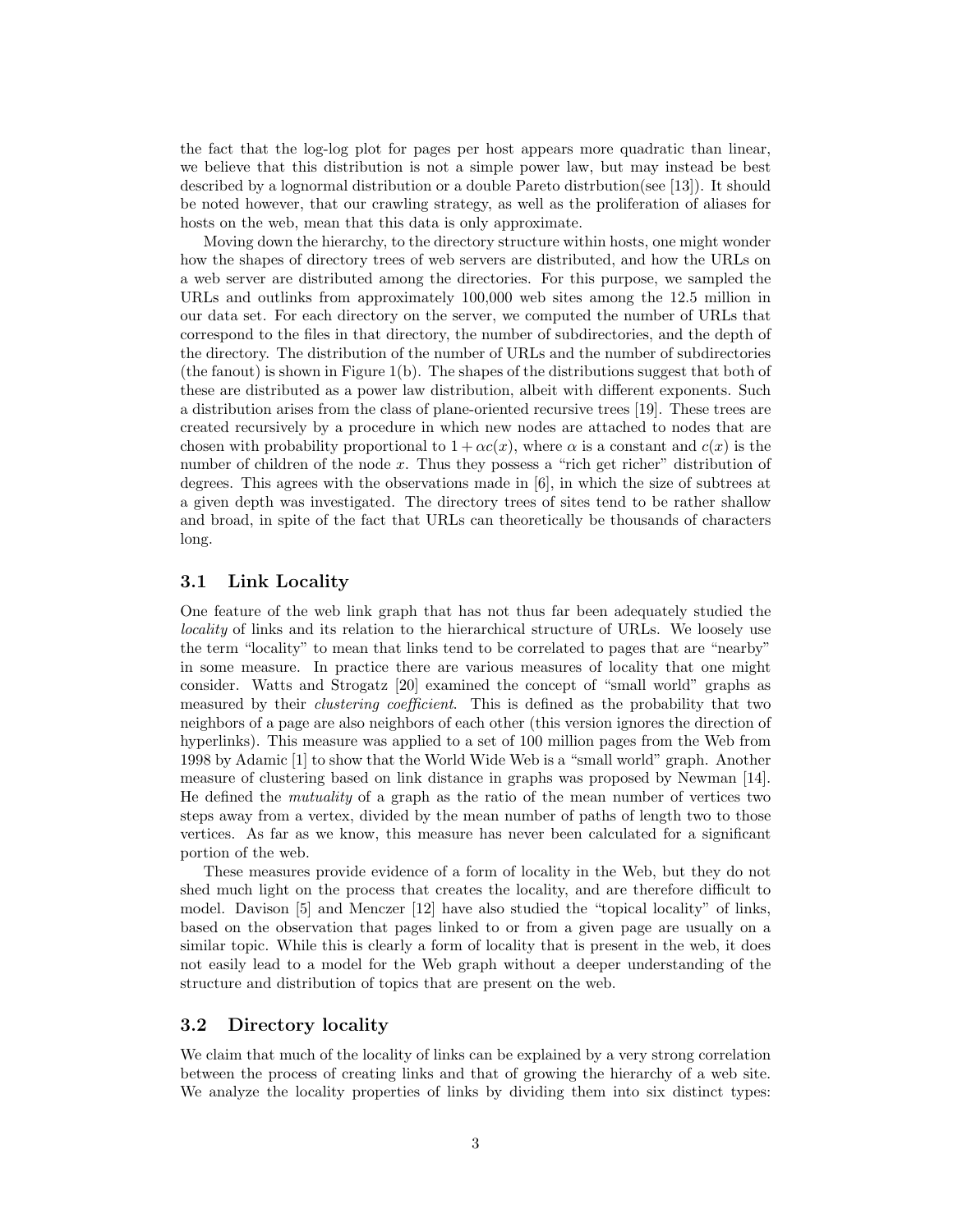

(a) Number of pages and directories per host.



(b) Distribution of the number of subdirectories and URLs within individual directories.



(c) Distribution of number of subdirectories at directory depths 0 through 4.

(d) Distribution of URL counts at directory depths 0 through 4.

Figure 1: Distribution of URLs and subdirectories. In (c) and (d) we show the probability of the complementary cumulative distribution function (i.e., the probability that the count is greater than a given value). The nearly linear relationship for these distributions suggests the existence of a power-law distribution. The similarity for the distributions at different depths further suggests a scale-free phenomenon.

Self loops, Intra-directory links, Up and Down links (those that follow the directory hierarchy), Across links (all links within a host that are not of the other types), and External links that go outside of the site. The number of links of each type found in our corpus is shown in the second column of Table 1. This experiment clearly shows that external links make up for a relatively small fraction of the links, particularly when considering the fact that picking end points for links randomly by almost any strategy would result with almost all links being external. Note that when we limit ourselves to links for which we have crawled both ends, the fraction of external links is even smaller. This is partly because "broken" links are more common among external links, and partly because of our crawling strategy. The combination of our crawling strategy and the way authors typically limit crawling of their sites also help to explain the reduction in the numbers of Down links.

Another point one may consider when examining the distribution of links of the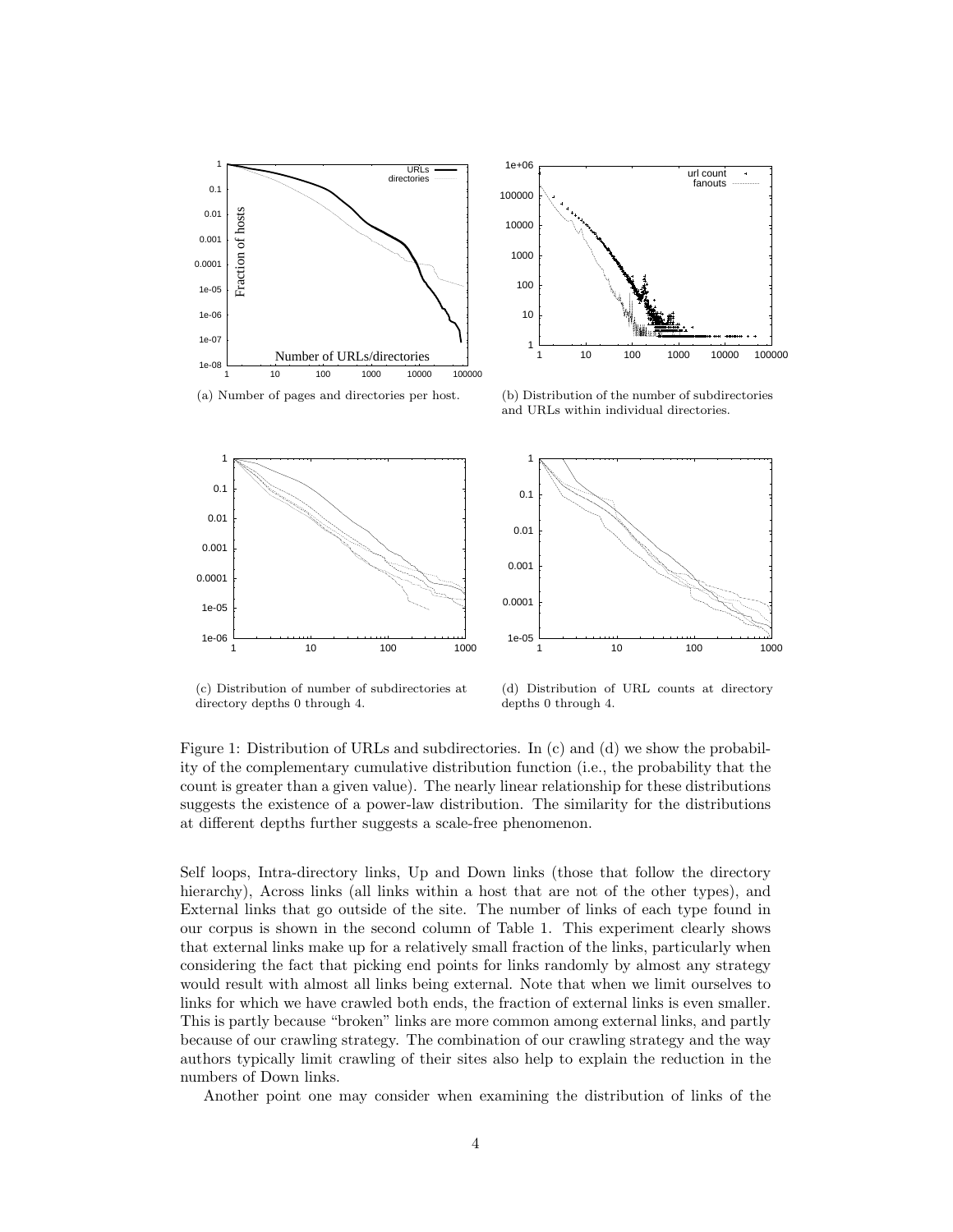| Type of link       | All static links | Both ends crawled | <b>Bidirectional</b> |
|--------------------|------------------|-------------------|----------------------|
| Intra-directory    | 32.3%            | 41.1\%            | 80.3\%               |
| Up                 | $9.0\%$          | 11.2%             | $4.5\%$              |
| Down               | 5.7%             | $3.9\%$           | 4.5%                 |
| Across directories | 18.4%            | 18.7%             | 10.0%                |
| External to host   | 33.6%            | 25.0%             | 0.7%                 |
| Total              | 5.1 billion      | 534893            | 156859               |

Table 1: Distribution of links by type. Shown are the distribution of links for the complete corpus, a sample among links where both source and destination pages were crawled, and a sample among bidirectional links. Self loops (which were not included in the sample) account for roughly 0.9% of the links.

various types is the influence of normalizing the distribution by the number of possible targets of the various types. For example, in a random sample of approximately 100,000 web sites, we found that approximately 83% of the URLs appear at the leaves of the directory tree. Clearly, leaves cannot have outgoing "down" links. How much does the tree structure dictate the distribution we see? To answer this question we picked a random sample of roughly 100,000 sites, and for each page, generated outlinks to other pages from the same site uniformly at random. We generated the same number of outlinks as the pages originally had. We compare this to the distribution of types of outlinks in general, normalized to exclude self-loops and external links, in Table 2. The data clearly shows a significantly higher number of links that follow the hierarchy (intradirectory, up and down links) in the real data, compared to what a random selection of targets will generate. This shows that the creation of links is highly correlated with the hierarchical structure of a web site.

| Type of link       | Crawled links | Random links |
|--------------------|---------------|--------------|
| Intra-directory    | $48.6\%$      | 32%          |
| Up                 | 13.6%         | 6%           |
| Down               | $8.6\%$       | 5%           |
| Across directories | $22.7\%$      | 57%          |

Table 2: Distribution of intra-host links in our test corpus and in a randomly generated graph on a sample of sites.

Another measure of locality that bears some relationship to the hierarchical structure is the measure of directory distance. We consider a distance measure between URLs known as the "tree distance". This distance is calculated by considering the directory structure implicitly exposed in a URL as a tree, and measuring the tree traversal distance between the directories (e.g., the number of directories between slashes that must be removed and appended to get from one URL to the other).

We hypothesized that links tend to span a short distance in this measure, and in order to test this we calculated the distances for all links in the data set for which both the source and destination URL do not contain a ? character (a total of 5.1 billion links). Figure 2 shows the results of the distribution of tree distance from this data set. From this data it appears that links have a great deal of locality when distinguished by the tree distance. For across, up, and down links, the probability of a link covering a distance d appears to decrease exponentially in d. For down links this preference is pronounced, but for up links this is misleading because up links tend to be more distant than if the targets were selected randomly, since many up links are to the top of a site, bypassing all intermediate destinations.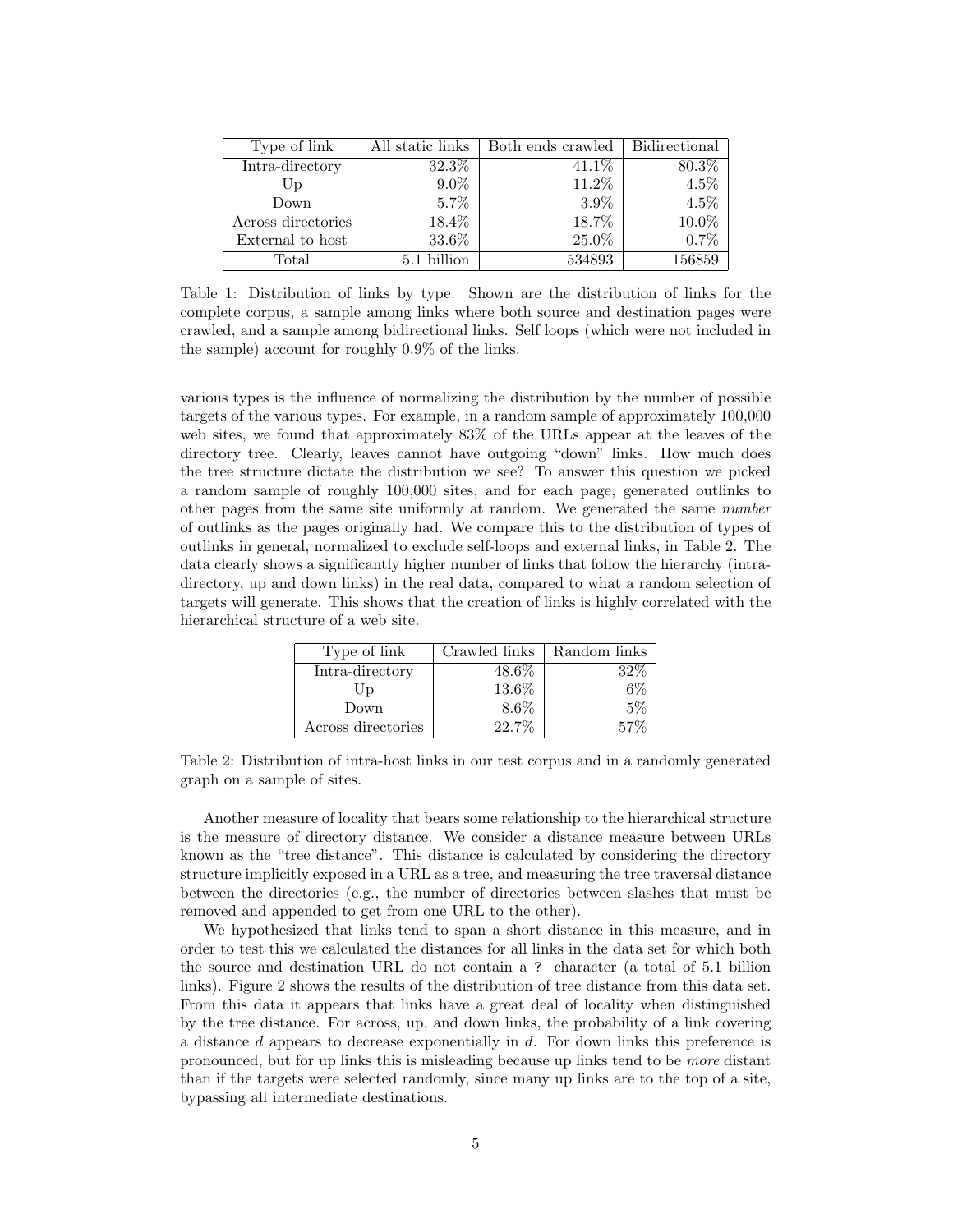

Figure 2: Distribution of tree distance for hyperlinks. As distance increases, the probability of a hyperlink decreases.

#### 3.3 Link Compressibility

It has been observed by several authors that the link graph is highly compressible [17, 16]. In [17] they report that it takes only 6 bits on average to store the outlinks from a set of 350 million pages (6 billion links). If the links were random then of course this would not be possible, as an easy probabilistic argument says that we would require at least 28 bits to store a single link from each page. In fact the hierarchical locality for links that we have observed is closely related to why they are able to achieve such a small data structure for the link database. The primary method used in [17] is to sort the URLs lexicographically, and encode a link from one URL to another by the difference between their positions in the list. This delta encoding is small precisely because the URLs of source and destination often agree on a long prefix of the strings. Thus the compressibility of the link graph is closely related to the locality of links in the hierarchical structure.

## 4 Hyperlink Bidirectionality

In order for two web pages to share links to each other, the authors must at least know of their existence. Thus if the pages are created at different times, the page created first must either be created with a "broken" link, or else it is later modified to include a link to the page created later. In the case when pages are created by different authors, either they must cooperate to create their shared links, or else one page must be modified after creation of the other. This perhaps explains why many bidirectional links appear between page that are authored by the same person at the same time.

In order to examine the existence of bidirectional links in our corpus, we randomly sampled 1/64th of the URLs, recording the links between pairs of pages that had been crawled, and noting when there were links going in each direction between the pair of pages. The results, broken down by link type, are shown in Table 1. From this data we can draw several conclusions. First, bidirectional links are far more frequent than previous models would have predicted. Second, it is evident that the vast majority of bidirectional links occur in the same directory, and probably arise from simultaneous creation by the same author. Bidirectional links between pages on dissimilar sites are extremely rare and probably indicates a high degree of cooperation or at least recognition between the authors of the two pages.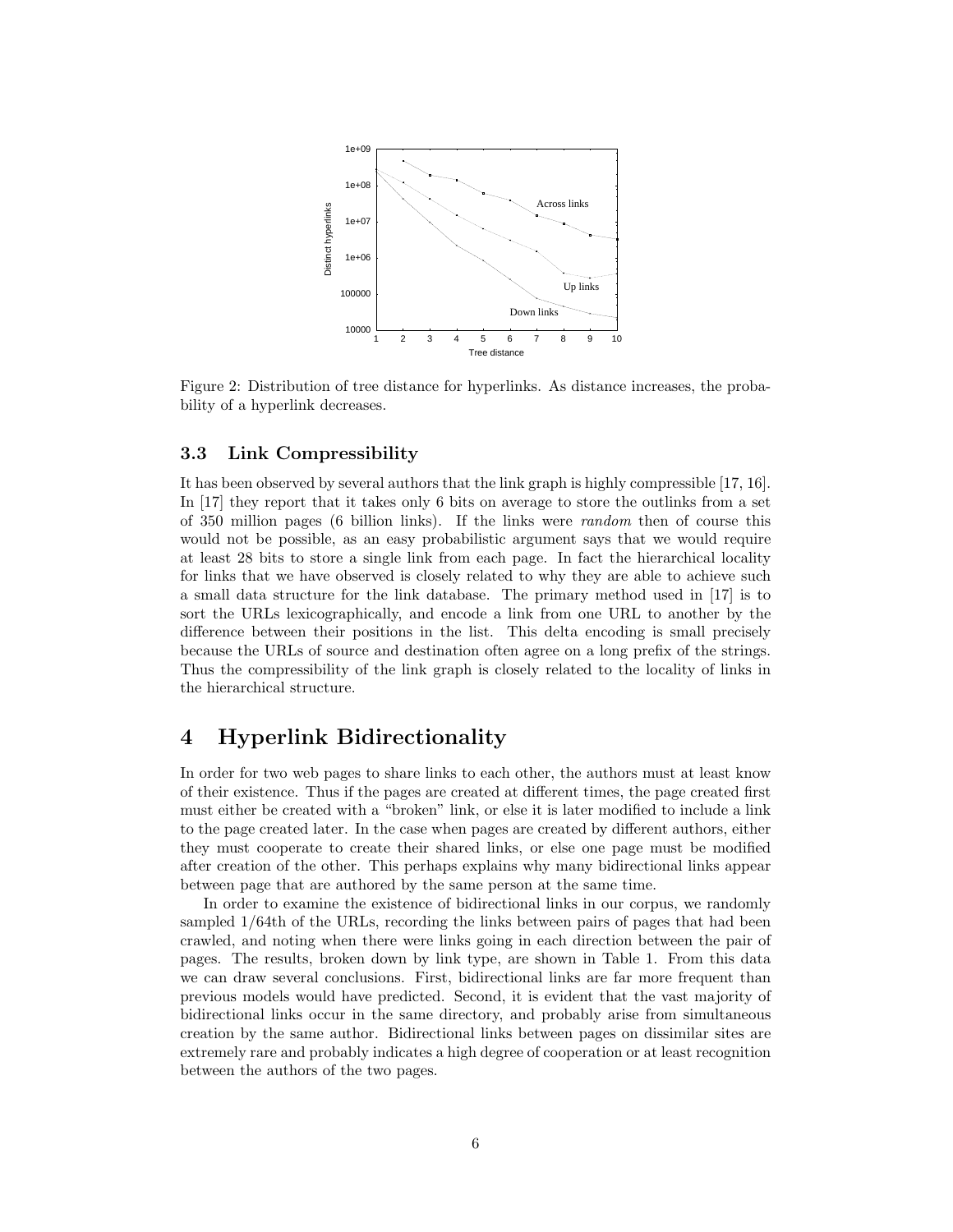## 5 Hierarchy in Models for the Web

There have been many papers presenting variations on evolving models for the web graph, with somewhat different goals. Albert et al. [2] presented an early evolutionary model of small world networks in which vertices and edges are appended over time. This model sought to explain the observed distribution of degrees of in and out links using preferential attachment. In addition, their models provided some explanation for the "small world" or "scale-free" features of the web. More recent models (see [15, 11]) have mixed preferential attachment with a uniform attachment process in order to better explain the observed statistics for the low-connectivity region, and to parameterize the power law exponent. Kumar et. al. [9] presented a class of evolving copying models in order to explain the existence of small thematic communities in the web.

A hierarchical model of the web was previously suggested in by Laura et. al. in [10]. In their model, every page that enters the graph is assigned with a constant number of abstract "regions" it belongs to, and is allowed to link only to vertices in the same region. This forces a degree of locality among the vertices of the graph, though the definition of regions is unspecified, and the model artificially controls connections between these regions. In our model, we use the explicit hierarchy in the structure of URLs to establish the regions, which reflects a social division by organization.

We believe that the approach to modeling the web should be based on a model of the social process of authorship, and the nature of social relationships within increasingly larger groups. These social processes are not always present, and can have somewhat vague definitions, but they are very instructive for understanding a more formal model. Consider the the social process by which a web site of a large company or university is built. At the lowest level we might start with an individual who authors a single page consisting of a personal page, a news release, privacy statement, or other small bit of information. This then fits into a larger group of pages that might be authored by the same author (often on the same or closely related topics). The author of these pages may be a member of a small group, department, or family, in which there are other authors who contribute material.

Continuing up the chain, a department or group might be part of a division, college, or physical location within a larger organization consisting of a university, company, or ISP. This larger organization can be groups with other organizations of the same type, such as other universities under the edu domain, or other companies, or other domains in the same geographic region. As we move up the hierarchy of social structure, there is generally less social coordination between authors of pages, and the probability of links between documents decreases as we move up the chain.

The hierarchical structure of the social groups of authors of web information follows very closely the development of other social phenomenon as described by Simon [18]. In addition to this social hierarchy, web information has a topical hierarchy associated with it that is often recognizable from the URL hierarchy. Both of these provide a good basis for a model of relationships between different information items on the World Wide Web.

#### 5.1 Requirements for a Model

Mathematical modeling and computational science has a rich history of advancing the state of numerous scientific disciplines, including material science, chemistry, economics, biology, astronomy, physics, and computational fluid dynamics. The practice of computational science consists of a cycle of analysis, model construction, computational simulation, prediction, and validation. Past experience in other fields suggests that once we capture the *essential elements* of a problem in a model, the model can lead to a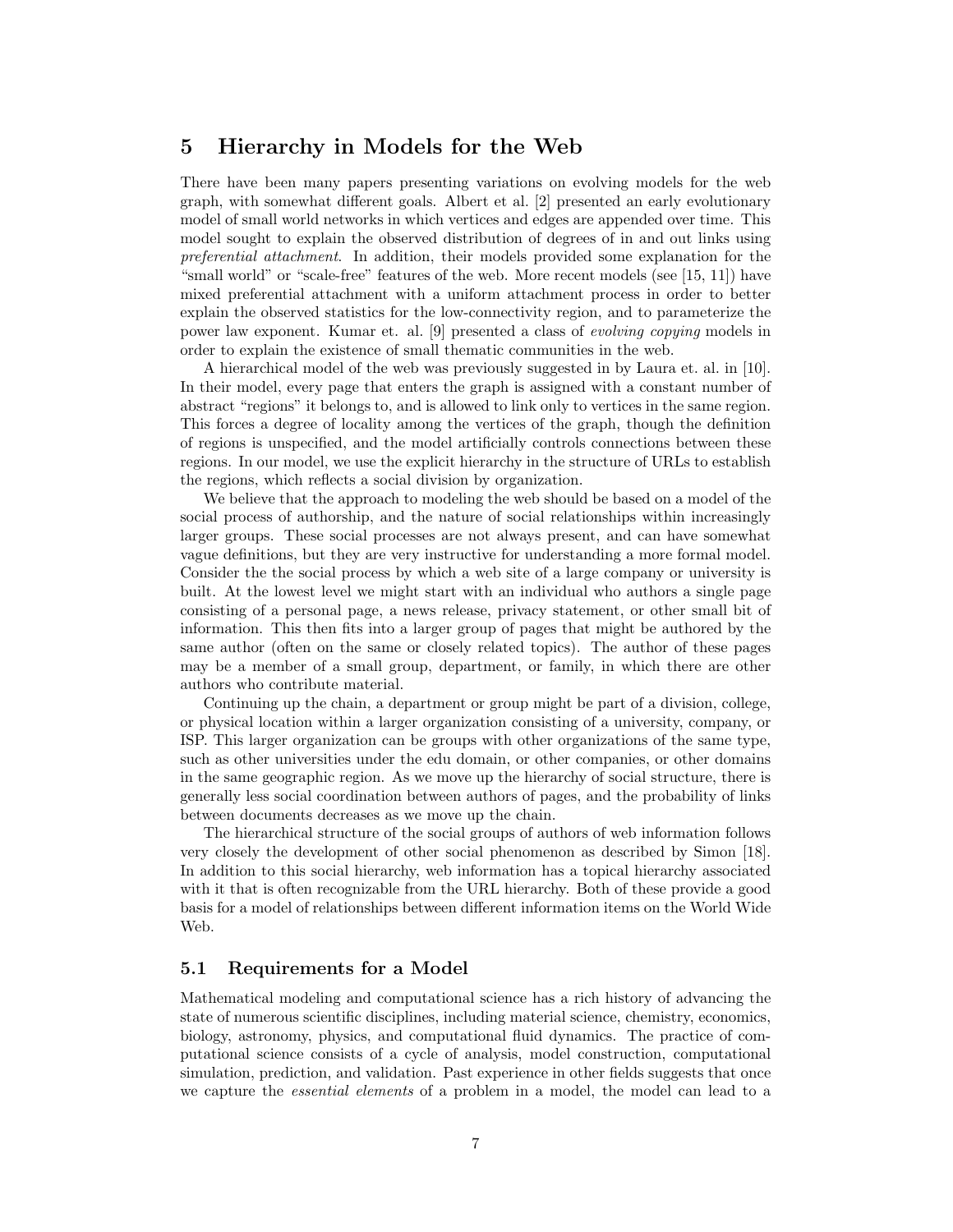deeper understanding of the complexity of a problem and a useful complement for experimental work in the field. In seeking to model the Web, we consider the following axioms to be important, though the list is not exhaustive.

- Evolutionary The model should allow for an evolution of the graph. The simplest form of evolution recognizes that the web is growing over time, and that pages are constantly being created. More complicated models would reflect the fact that many pages are modified over time, or may be removed (creating broken links).
- Social realism The model should reflect the social and authorship processes that influence the World Wide Web. The evolving copying models of [9] provides an example of this property.
- Indegree/outdegree The indegree distributions should be parameterized to achieve a power-law distribution in the tail, and preferably also conform to the discrepancy in the tail observed in [15]. Outdegree distributions should also conform to a heavy tail distribution, though the distribution is different than indegrees and it may be truncated.
- Hierarchical The model should reflect the hierarchical organization that is evident in structure of URLs on the Web. In particular, the fanout of the trees that result from creating directories should be distributed as a power law, and the distribution of URLs within directories should be distributed as a power law.
- Locality The model should exhibit a degree of locality in the link structure, in conformity with that seen in the hierarchical nature of the web. It should also exhibit the "small world" nature of the web.
- Communities The existence of small communities of thematically related pages should not be precluded by the model [9].
- Bidirectionality The probability of a link being bidirectional should be strongly correlated to the locality of links.
- Simplicity To the extent possible, the model should be simple enough to analyze or at least simulate, and yet capture the features described above.

#### 5.2 A Hierarchical Model of the Web

We propose a model in which the web grows in two different (but related) ways. First, new hostnames get added to the web, and second, new URLs get added to existing hosts. We treat these processes separately, by evolving two graph structures for the hierarchical directory structure and the hyperlinks. The model evolves over time, and at discrete time steps we perform one of two steps: either we add a site to the web (with a single URL at the top, and potentially some outlinks to other sites), or else we add a URL to a site along with some outlinks to that URL. Sites themselves grow in a hierarchical fashion, with a site starting as a single URL, and growing into a tree. Our model therefore treats the web as a collection of trees (a forest), with hyperlinks that are separate from the tree structure (but, as we have demonstrated, not independent of it).

At each step in time a new URL is added to the Web. With probability  $\epsilon$ , this URL is added as a new tree (i.e., a new domain), containing a single URL. With probability  $1 - \epsilon$  we pick an existing directory to add a URL to. The probability that we pick a particular directory D is proportional to  $s<sub>D</sub> + f<sub>D</sub>$  where  $s<sub>D</sub>$  is the number of URLs in D, and  $f_D$  is the number of sub-directories of D. After picking the directory, we use the power-law distribution with parameter  $\delta$  for the number of URLs in a directory to decide whether to add a new URL to the directory, or create a sub-directory with a single new URL in it. If the directory that the new URL is created in has  $s_D$  URLs after adding the new one, then the probability of not splitting the directory is proportional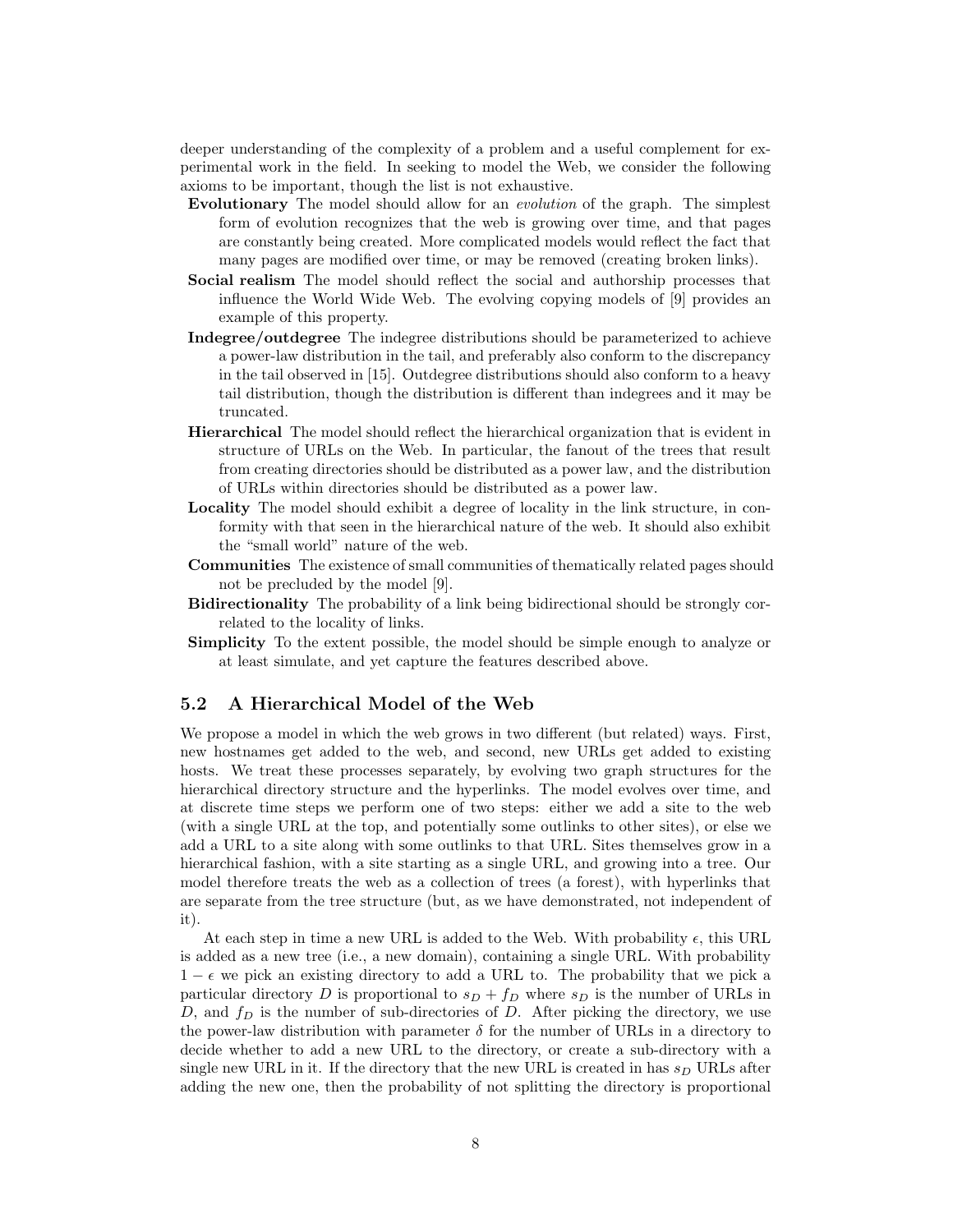to  $s_D^{-\delta}$ . In order to connect this page to the rest of the site, we create a link to this URL by randomly selecting another URL on the site and creating a link from that page to the newly added page.

We now have to say how to create links from this URL. We hypothesize the existence of five parameters that are preserved as the graph grows, namely the probabilities of a link being internal, up, down, across, or external. For each type of link  $t$  we have a fixed link being internal, up, down, across, or external. For each type of link t we have a lixed<br>probability  $p_t$  that remains constant as the graph grows, and  $\sum_t p_t = 1$ . For each type of link we also have a fixed probability  $b_t$  that the link will be bidirectional. In assigning links to a page, we first decide the number of links in accordance with a hypothesized power law distribution on the outdegrees from pages. For each created link we assign it a type t with probability  $p_t$ . We pick the target for the link from among the eligible URLs with a probability that is proportional to 1 plus its existing indegree. If there are no eligible URLs to create a link to, then we simply omit the link. If we create a link, then we create a backlink from that link with probability  $b_t$ .

There are endless variations on this model, including the incorporation of copying, a preference for linking to URLs that are a short distance away, preferences for linking to URLs that are at a given level of the directory tree, etc. The purpose of our exposition here is to propose a simple model that satisfies the hierarchical requirement mentioned previously. We plan to expand upon this model in future work, as well as analyze the growth processes.

## 6 Conclusions

In this work we concentrated on the properties of the web graph that are the result of the interaction between two evolutionary processes that shape the web: the growth of hierarchical structures as reflected in URLs, and the creation of hyperlinks on the web. We have shown that the hyperlink structure is highly correlated with the hierarchical structure underlying URLs. This correlation is particularly strong for bidirectional links. We therefore conclude that an evolutionary model of the web cannot accuractly model locality and bidirectionality properties of hyperlinks without acounting for the underlying growth process of the hierarchical structure.

In this work we have proposed a model that incorporates an evolutionary process that acts on both the hierarchical structure and the hyperlink graph. The model is further motivated by how web sites evolve, from the general to the specific. Ours is certainly not the final word in models of the web, and it is natural to expect that more complicated models will arise in the future that incorporate other features. Natural candidates for examination include topical locality [5] and similarity [7], author relationships, and institutional missions. It is our hope that the study of the features of the web that we examine, and the model we propose to explain them, will lead to a better understanding of the web and more effective algorithms for information retrieval tasks.

### References

- [1] L. A. Adamic. The small world web. In Proceedings of ECDL '99, volume 1696 of Lecture Notes in Computer Science, pages 443–454, 1999.
- [2] R. Albert, H. Jeong, and A.-L. Barabási. The diameter of the world wide web. Nature, 401:130–131, 2000.
- [3] S. Brin and L. Page. The anatomy of a large-scale hypertextual web search engine. In Proceedings of the 7th World Wide Web Conference, pages 107–117, 1998.